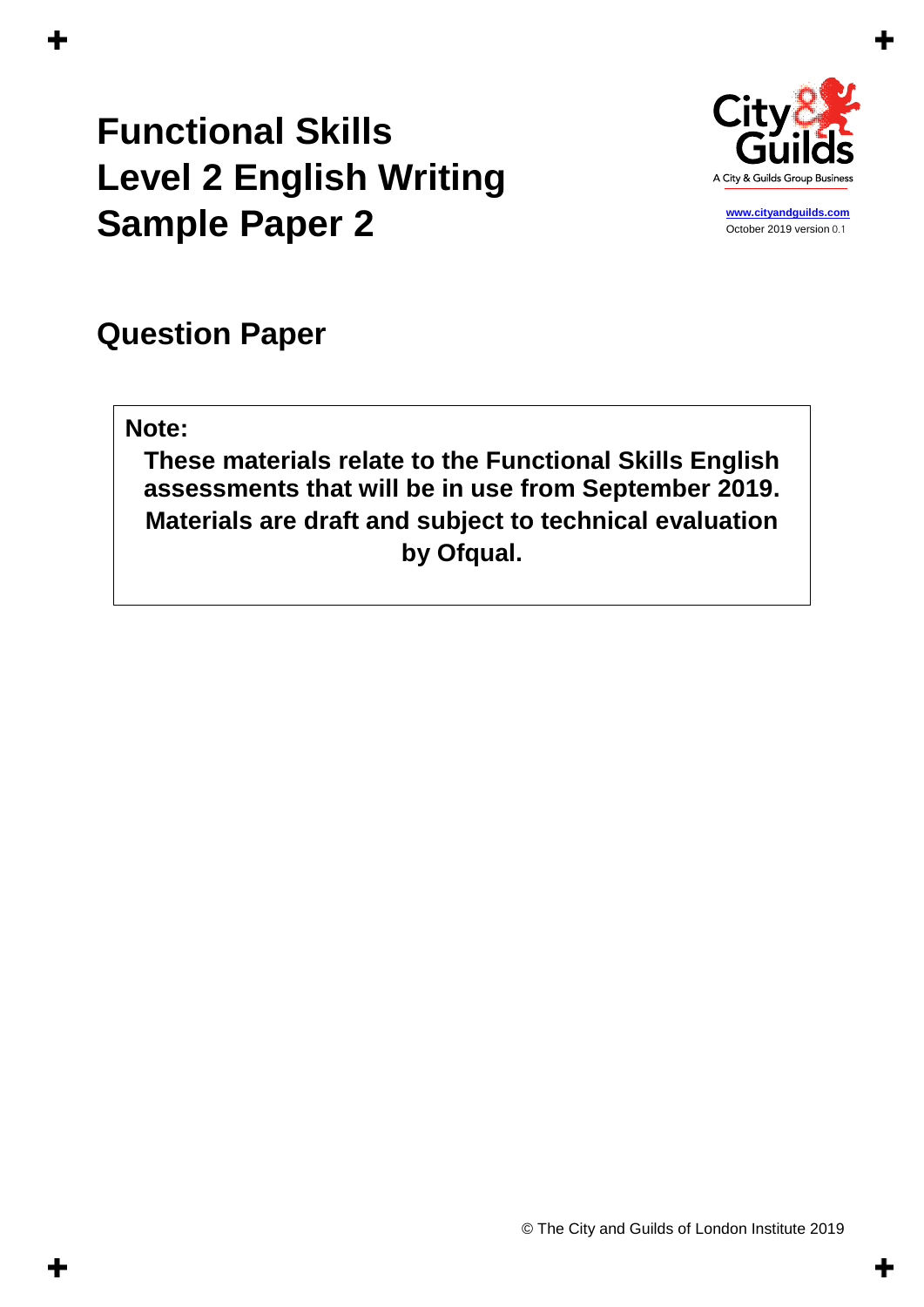

# **Level 2 Functional Skills English Writing Sample Paper 2**



Candidate enrolment number

Candidate signature and declaration\*

Assessment date (DDMMYYYY) Centre number

#### **General information:**

- The duration of this paper is **1 hour 20 minutes.**
- The maximum mark for each question is shown.
- The total number of marks available is **54**.

#### **General instructions:**

- Read each question carefully.
- Answer **both** questions.
- Dictionaries, electronic grammar and spell checkers are **not** permitted.

**\*I declare that I have no prior knowledge of the questions in this assessment and that I will not share any information about the questions.**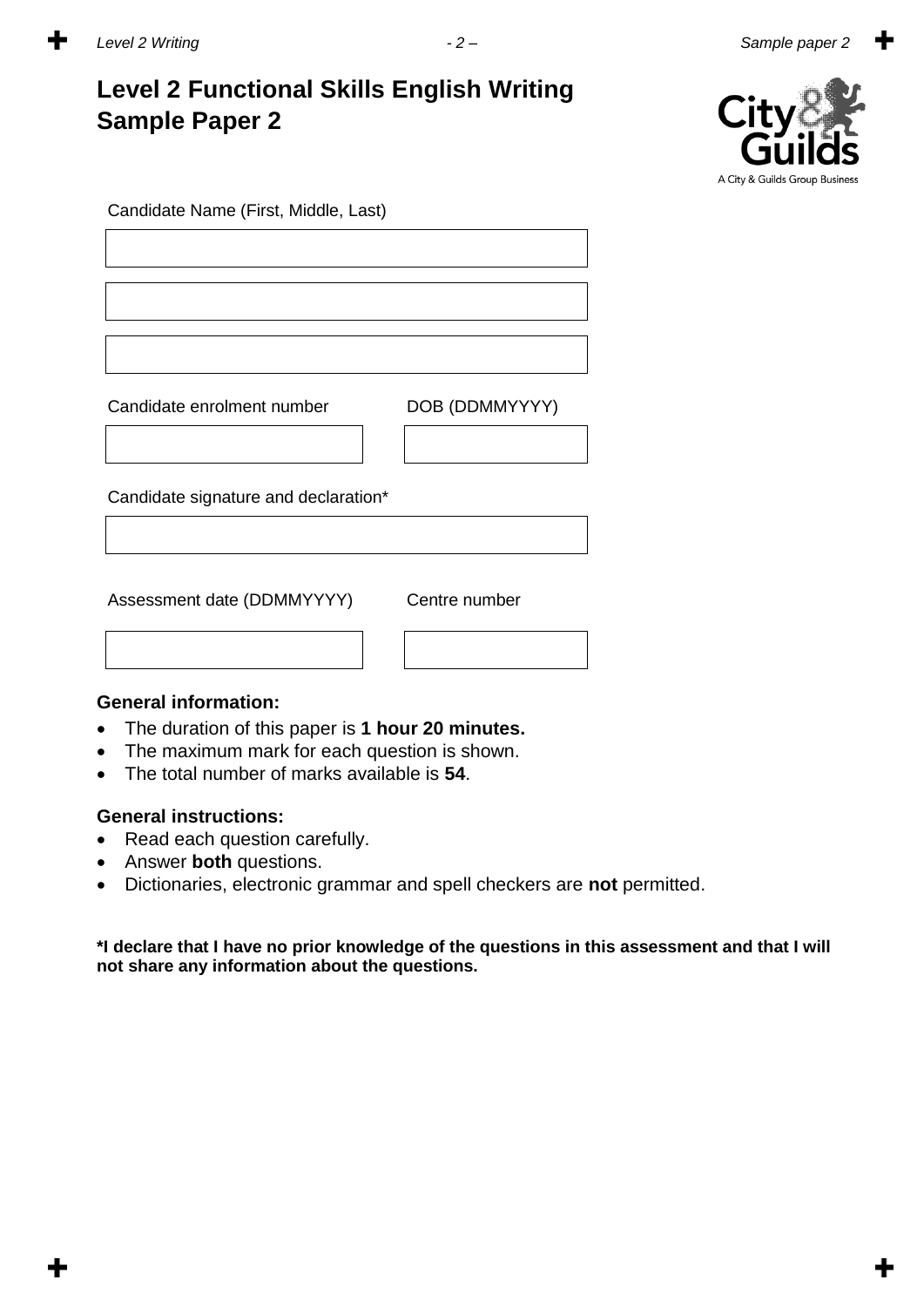

## **Question 1**

╺┡

#### **You will be assessed on:**

- Communicating information, ideas and opinions clearly, coherently and effectively
- Communicating with appropriate detail to suit purpose and audience
- Using appropriate format and structure for purpose and audience
- Conveying clear meaning and establishing cohesion using organisational markers
- Using appropriate language and register for purpose and audience
- Constructing complex sentences consistently and accurately, using paragraphs where appropriate
- Using correct spelling, punctuation and grammar.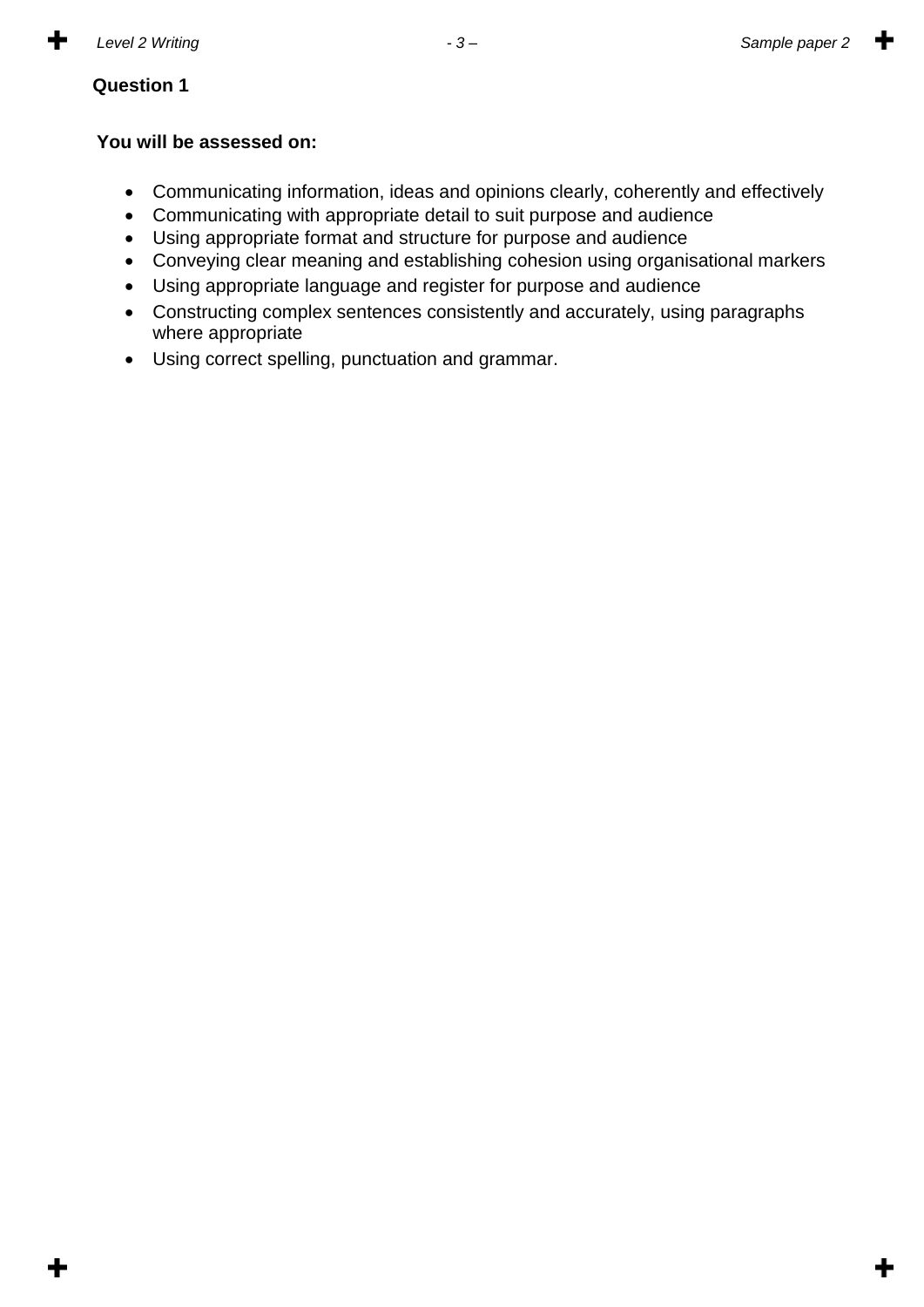

# **Question 1**

You have a job working on a youth magazine. You have to write an article based on the title *One thing I would change in this world*.

It might be:

╺╊

- a specific event in history
- something that is likely to occur in the future
- the invention of a machine or piece of technology
- something more personal to you.

**Your task:** write the article. You should include:

- explain what you would change
- why do you want to change it?
- how would your life be different?
- how would the world be different?

**(27 marks)**

#### **Write approximately 300 words**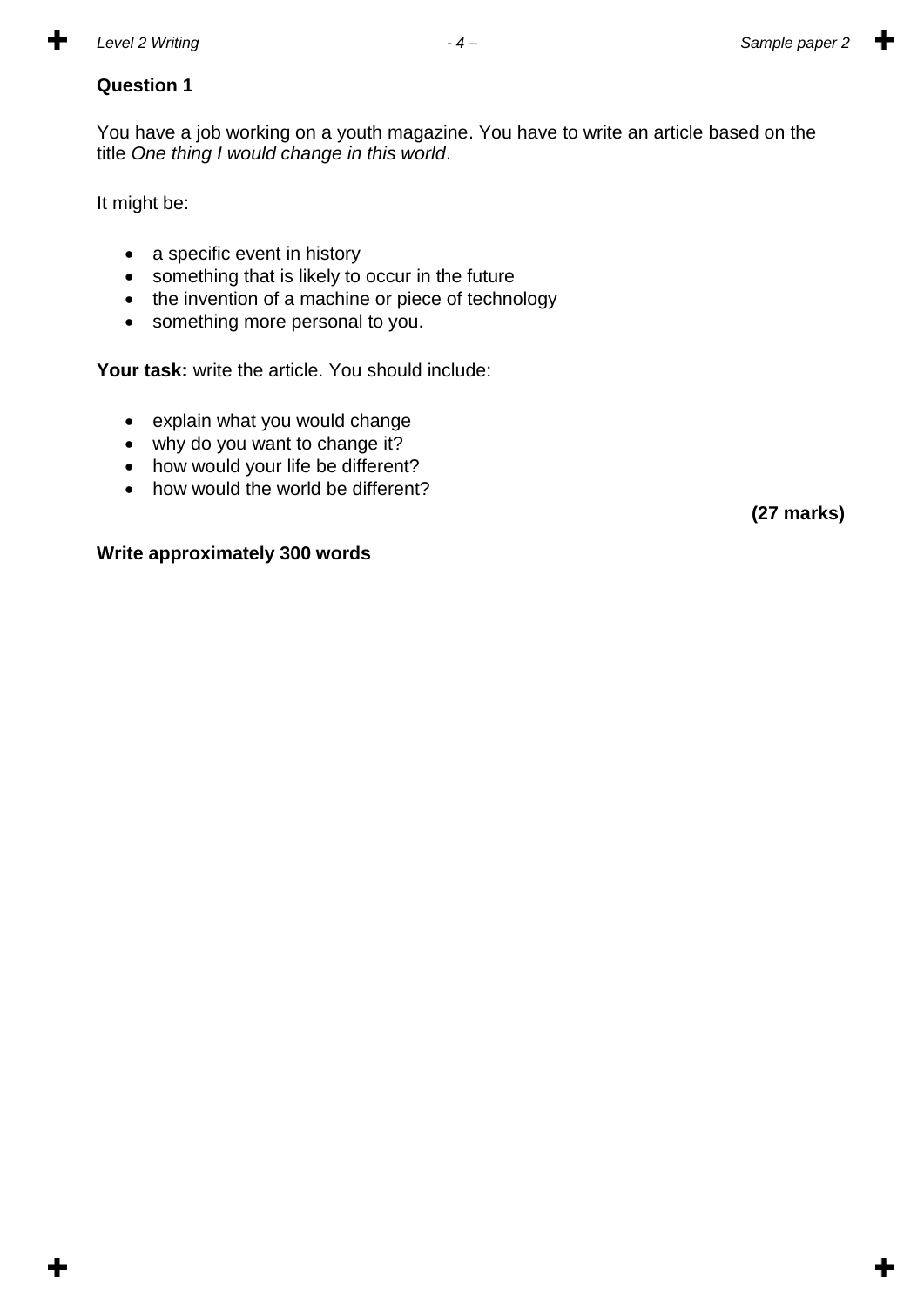

╈

 $\ddot{\textbf{r}}$ 

┿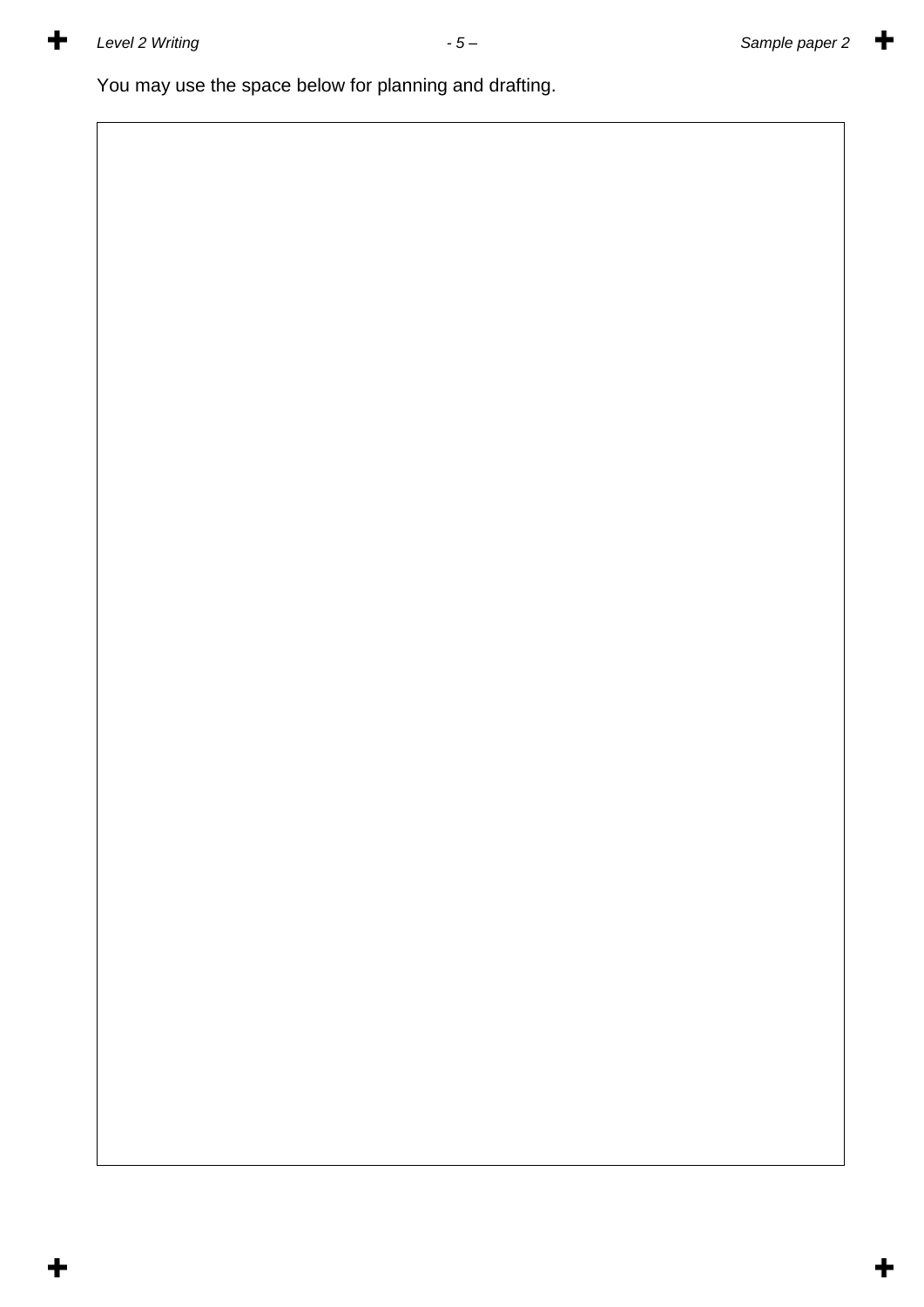

**Question 1 – Write your article here.**

╋

╋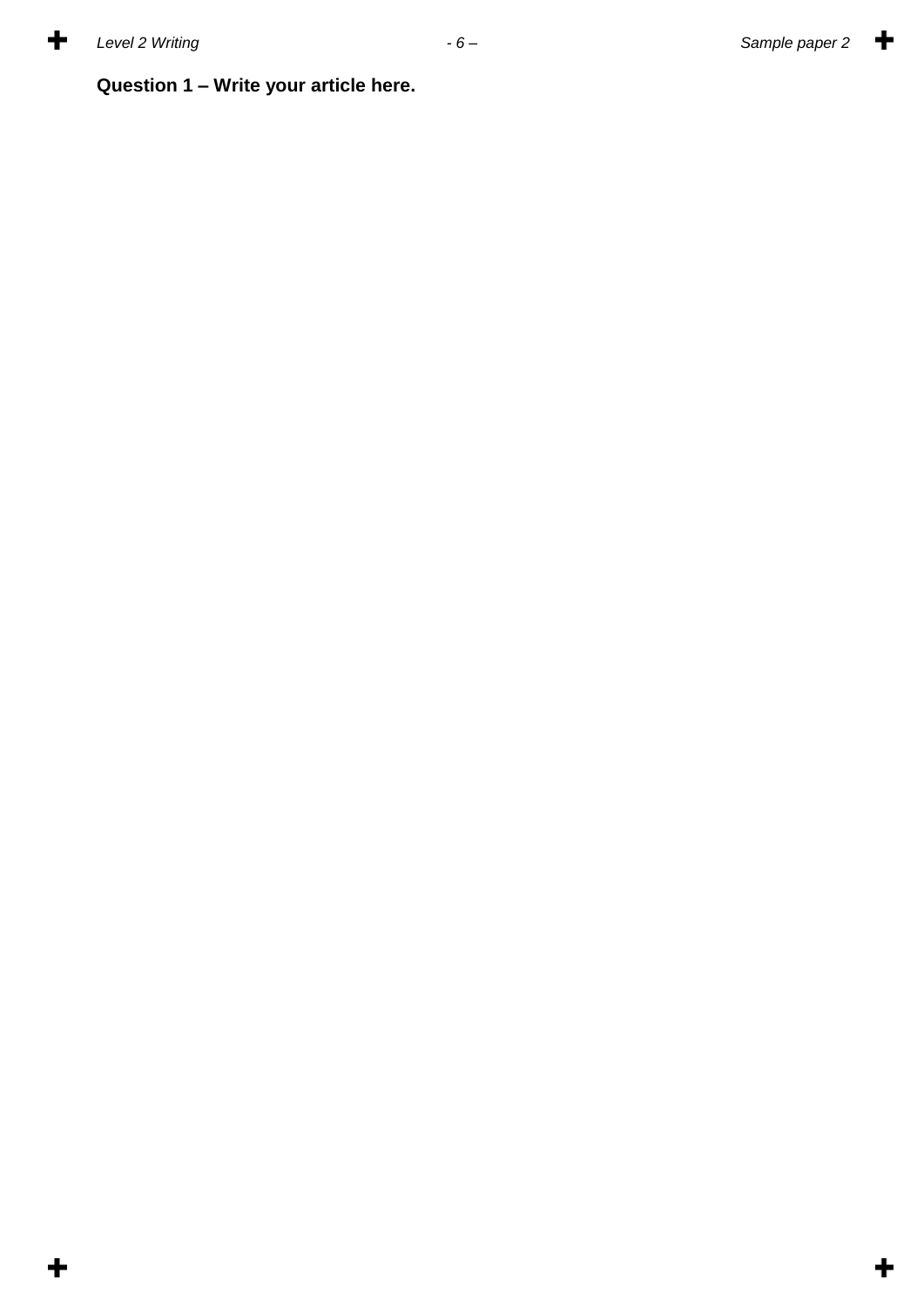



╋

 $\ddot{\phantom{1}}$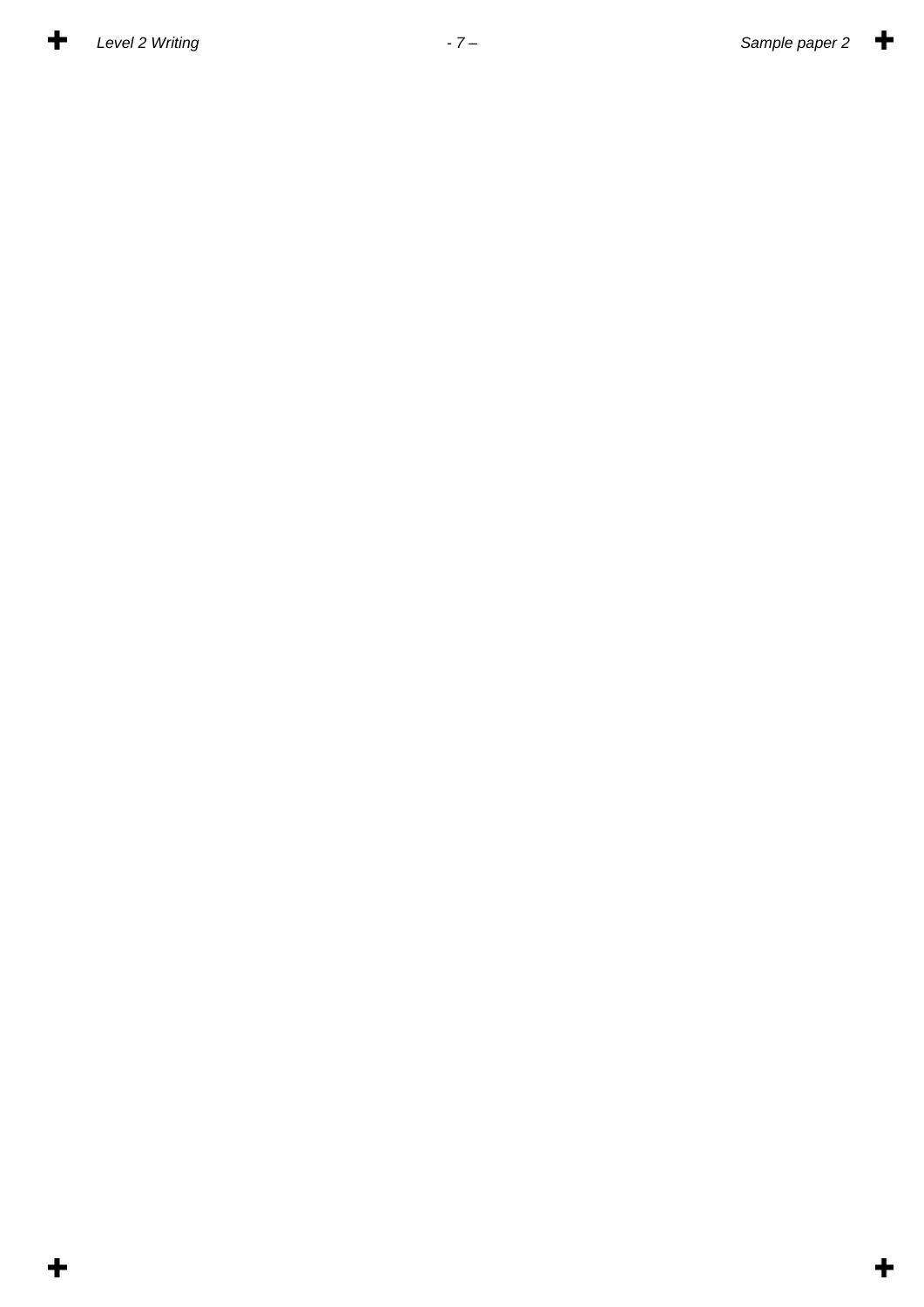



╋

 $\ddot{\phantom{1}}$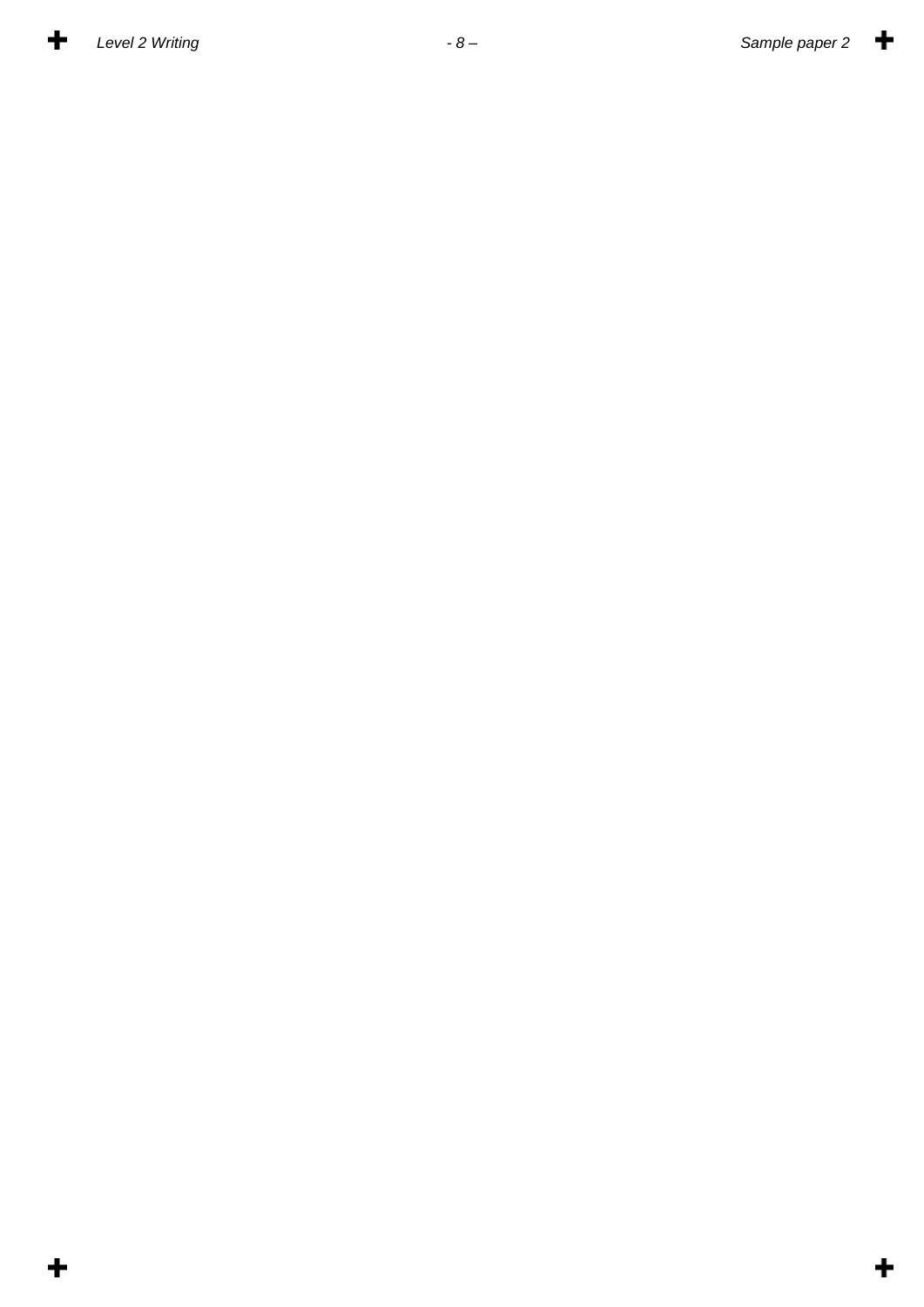



╋

 $\ddot{\phantom{1}}$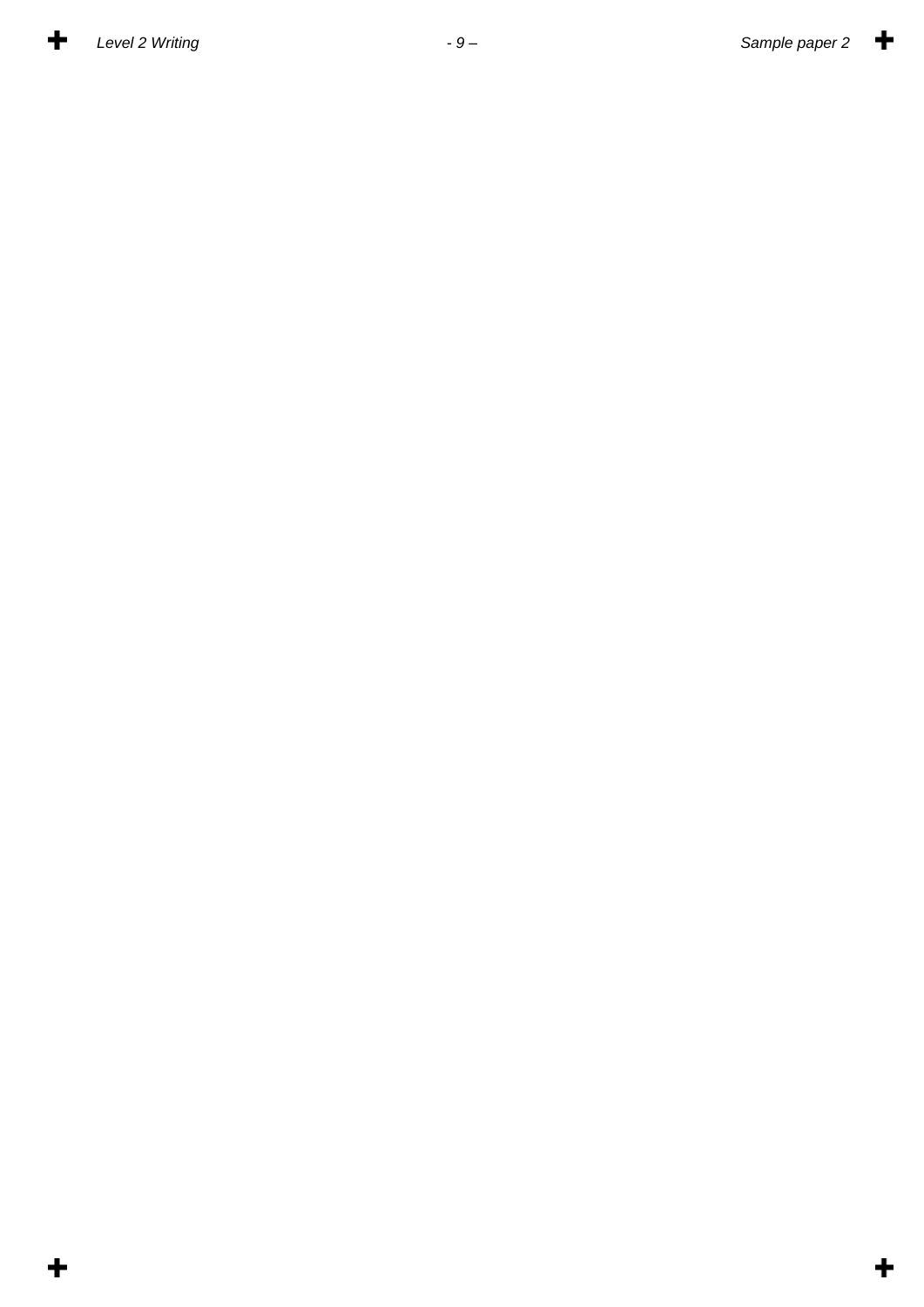

┽

## **Question 2**

#### **You will be assessed on:**

- Communicating information, ideas and opinions clearly, coherently and effectively
- Communicating with appropriate detail to suit purpose and audience
- Using appropriate format and structure for purpose and audience
- Conveying clear meaning and establishing cohesion using organisational markers
- Using appropriate language and register for purpose and audience
- Constructing complex sentences consistently and accurately, using paragraphs where appropriate
- Using correct spelling, punctuation and grammar.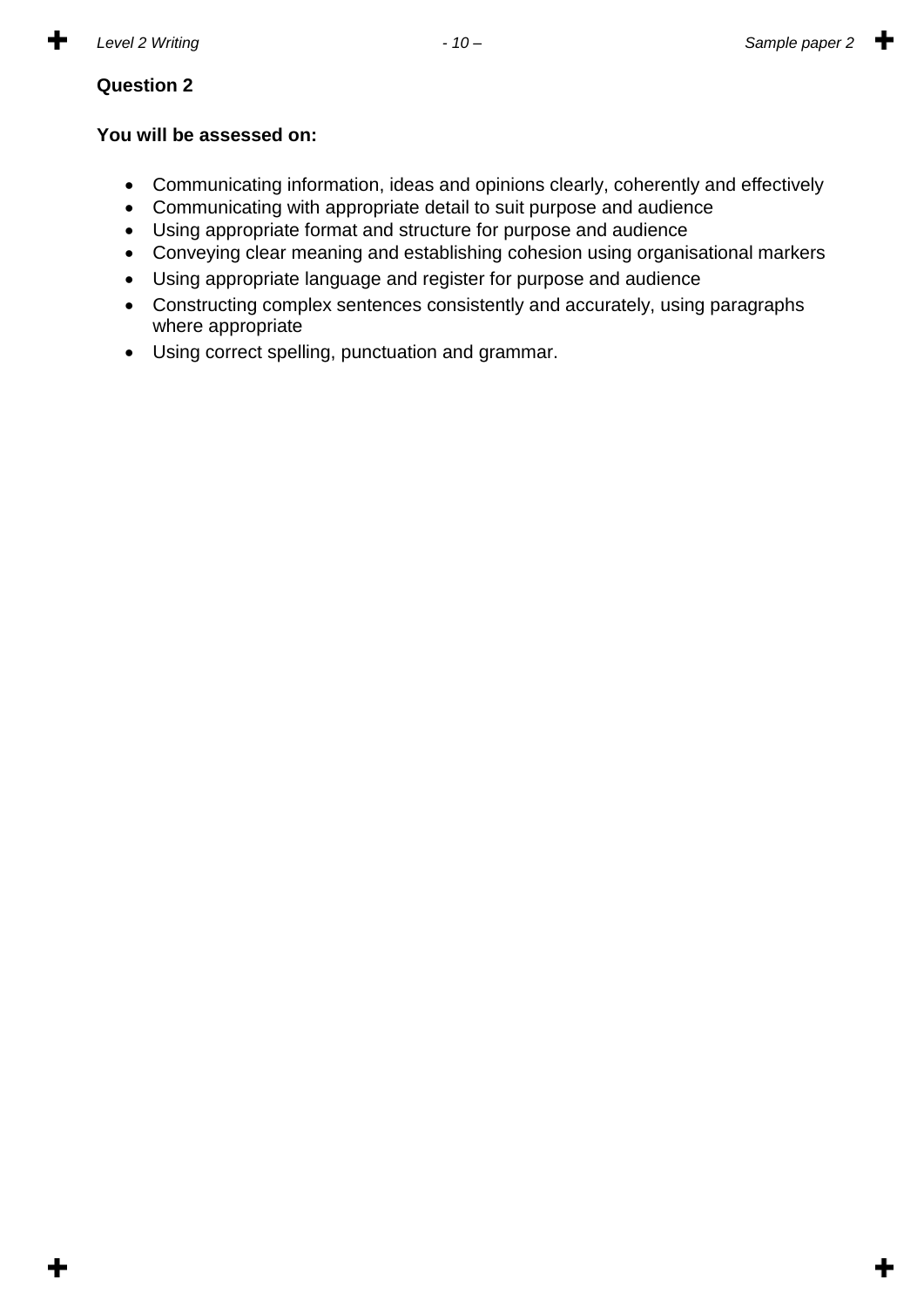┽

╋

-1-

# **Question 2**

You are fed up with all the litter you see in your area and have an idea about organising a sponsored litter pick to solve the problem and to raise money for charity.

Your task: write an email to your friend, explaining your idea and asking for her help in organising the event.

You should cover the following:

- what the problem is
- why it would be better if the problem was dealt with
- what your idea is and how it would work on the day
- the charity you would like to help
- what you would like your friend to do to help organise the day.

**(27 marks)**

## **Suggested word count 250 – 300 words.**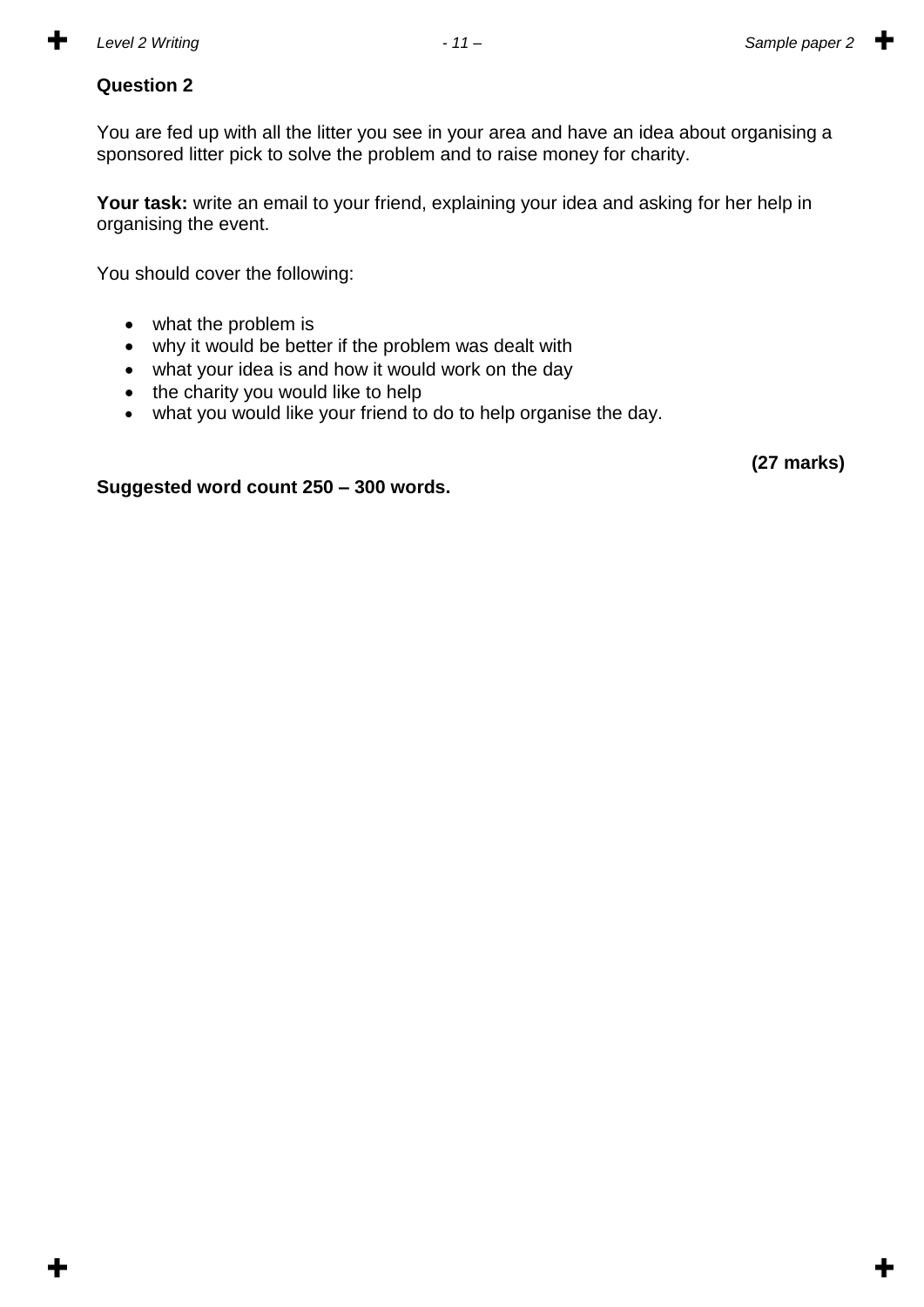

╈

 $\ddot{\textbf{r}}$ 

╈

You may use the space below for planning and drafting.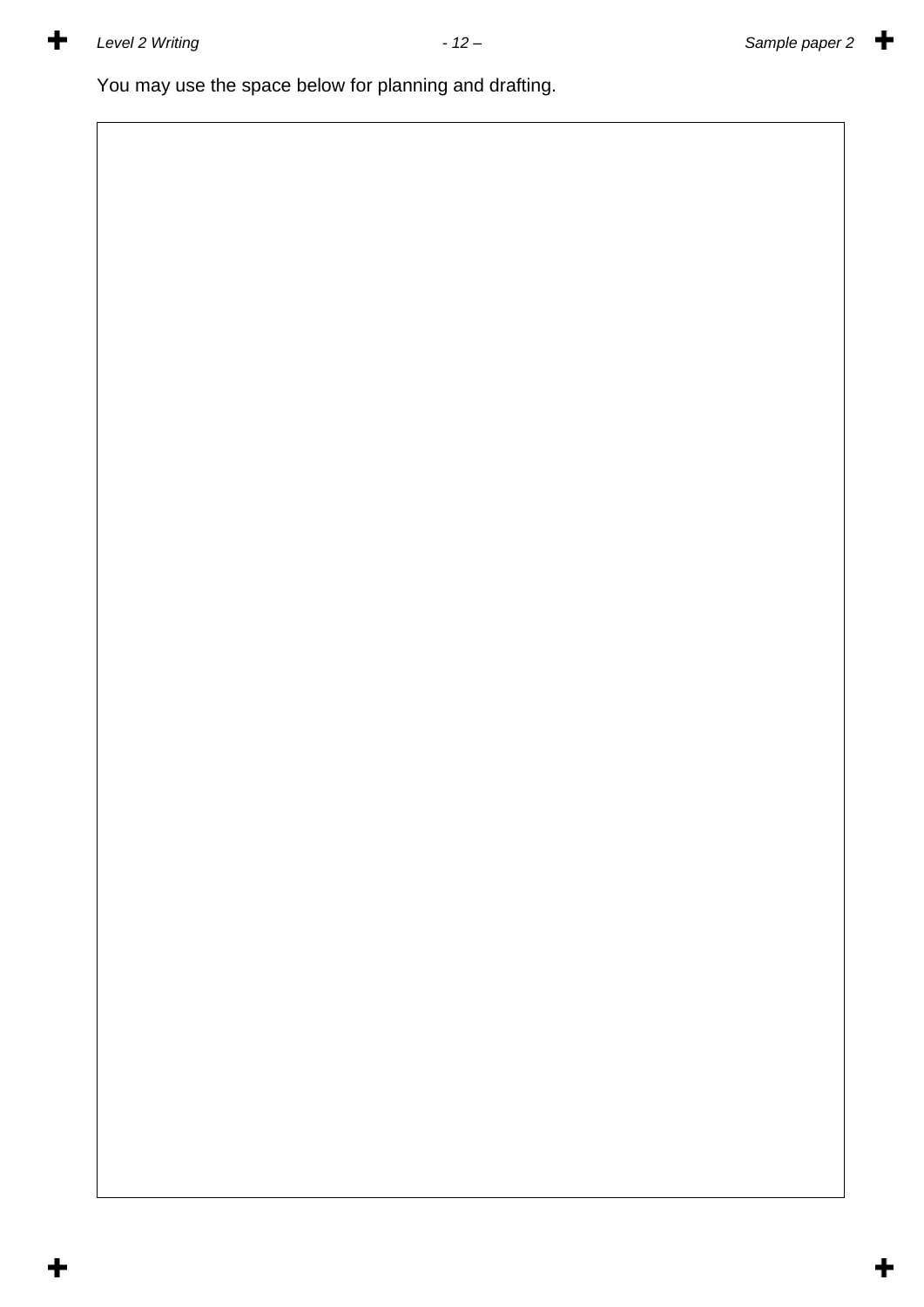╋

# **Question 2 – Write your email here.**

|          | $\overline{\square}$ O $\boxtimes$ |
|----------|------------------------------------|
| 国To:     |                                    |
| Subject: |                                    |
|          |                                    |
|          |                                    |
|          |                                    |
|          |                                    |
|          |                                    |
|          |                                    |
|          |                                    |
|          |                                    |
|          |                                    |
|          |                                    |
|          |                                    |
|          |                                    |
|          |                                    |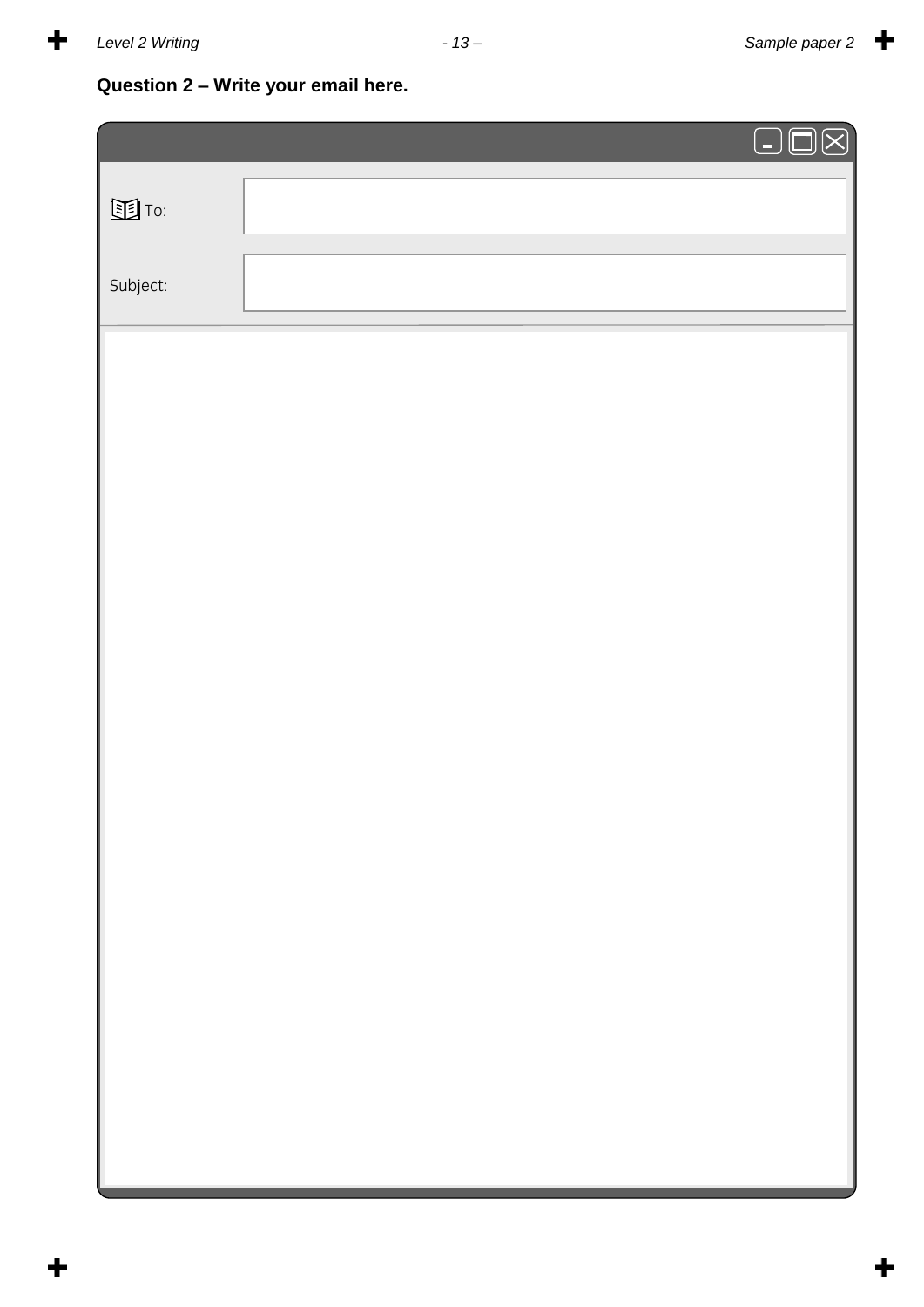

 $\ddag$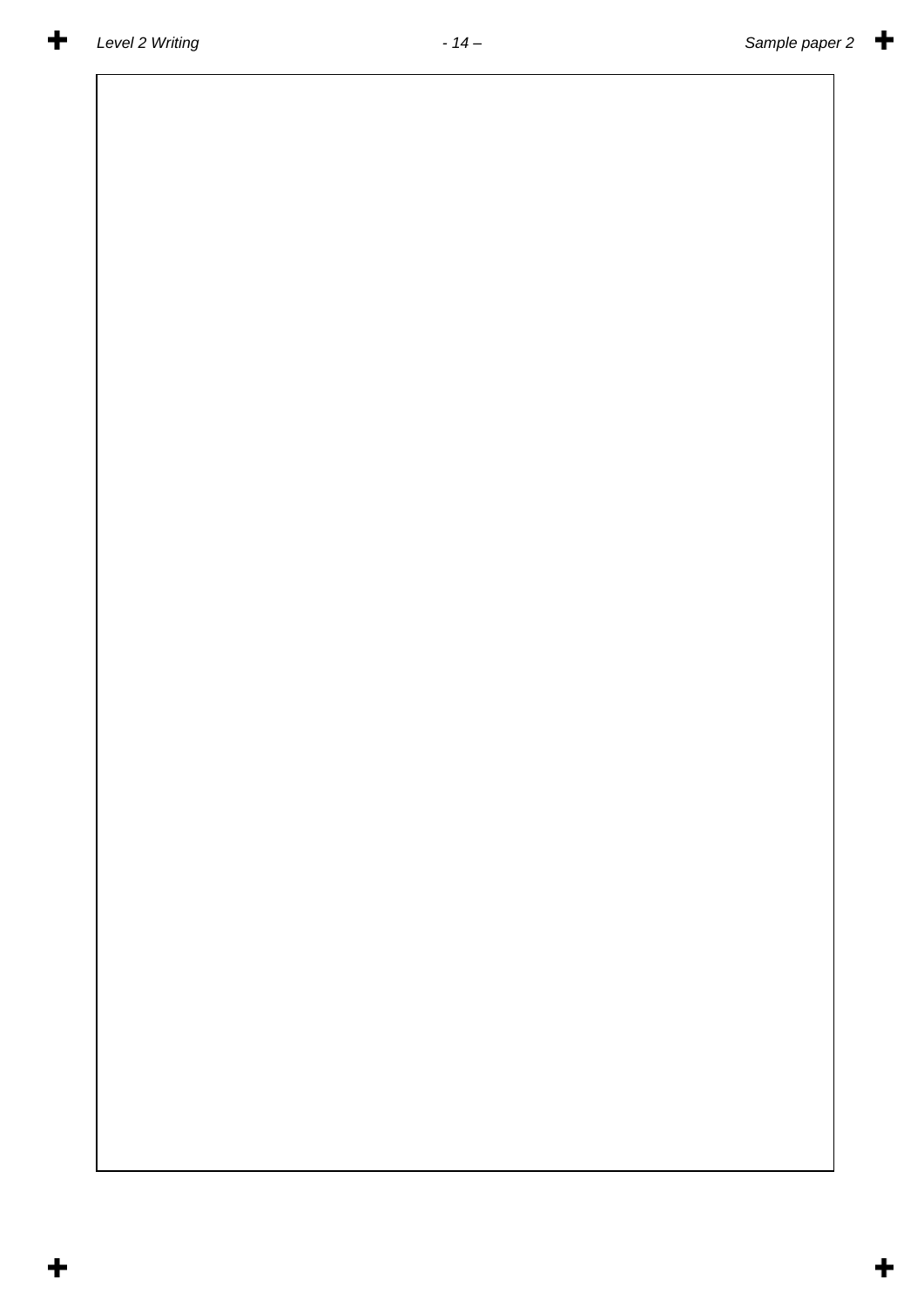

 $\ddag$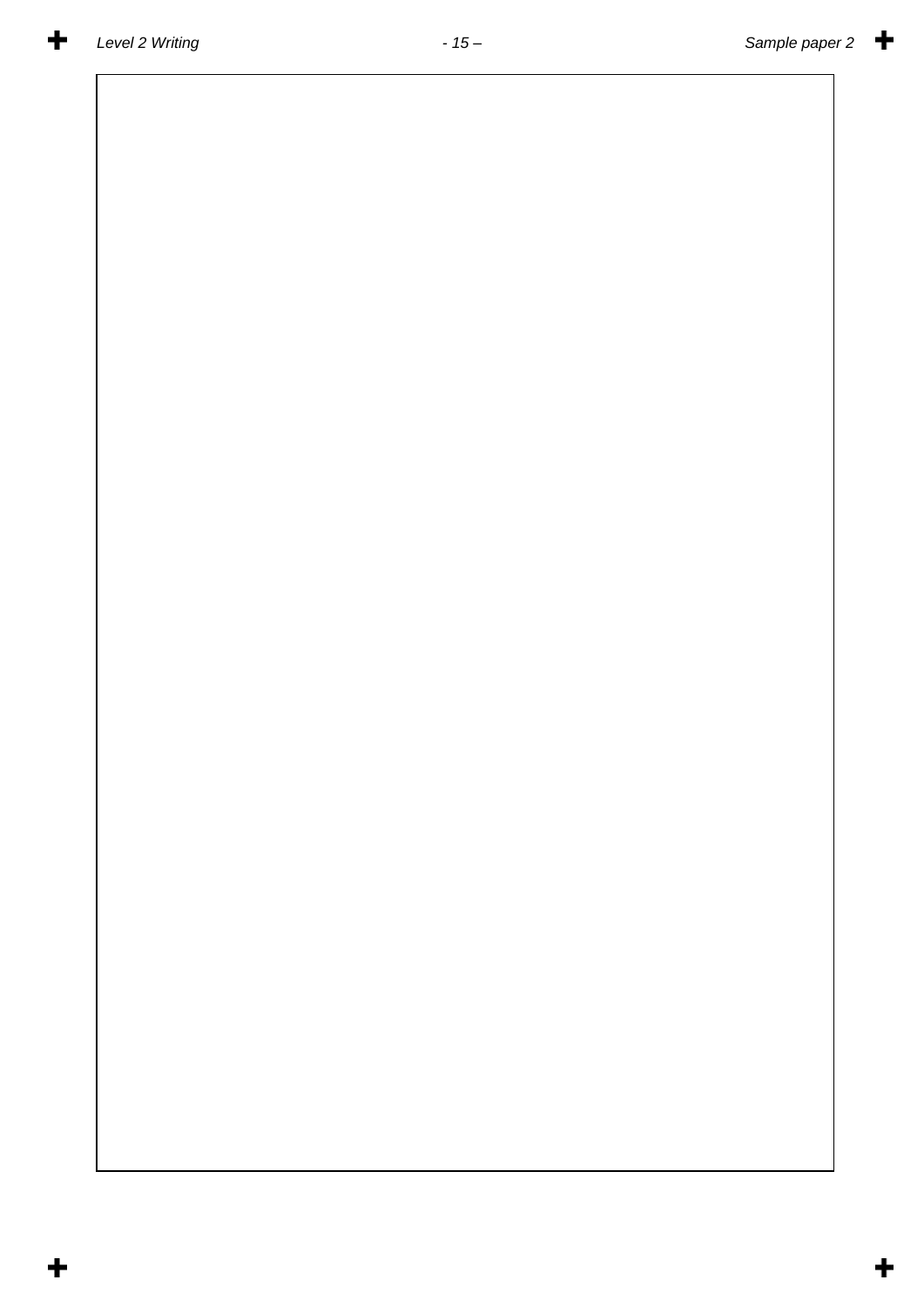

 $\ddag$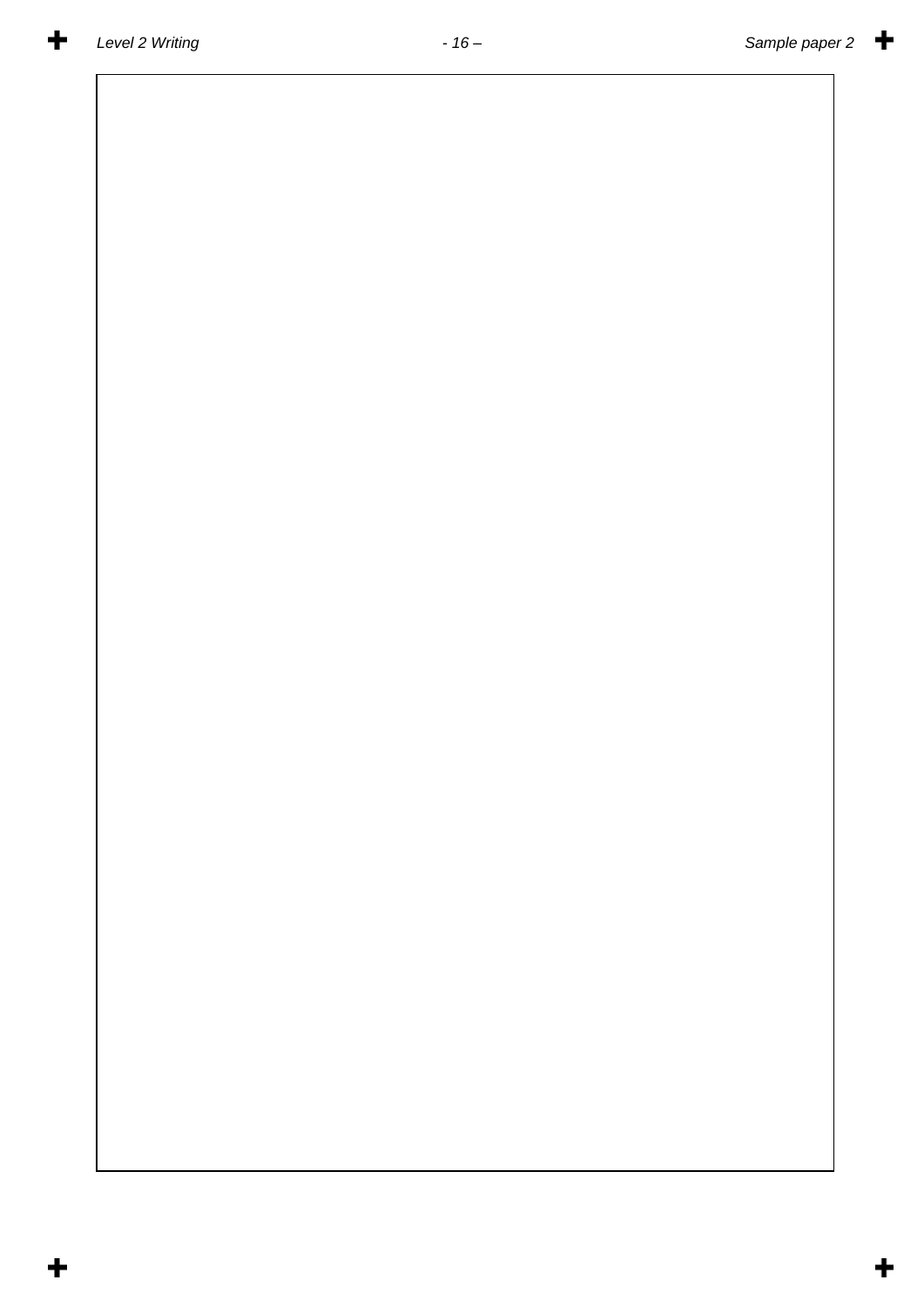

 $\ddot{\phantom{1}}$ 

# **End of Assessment**